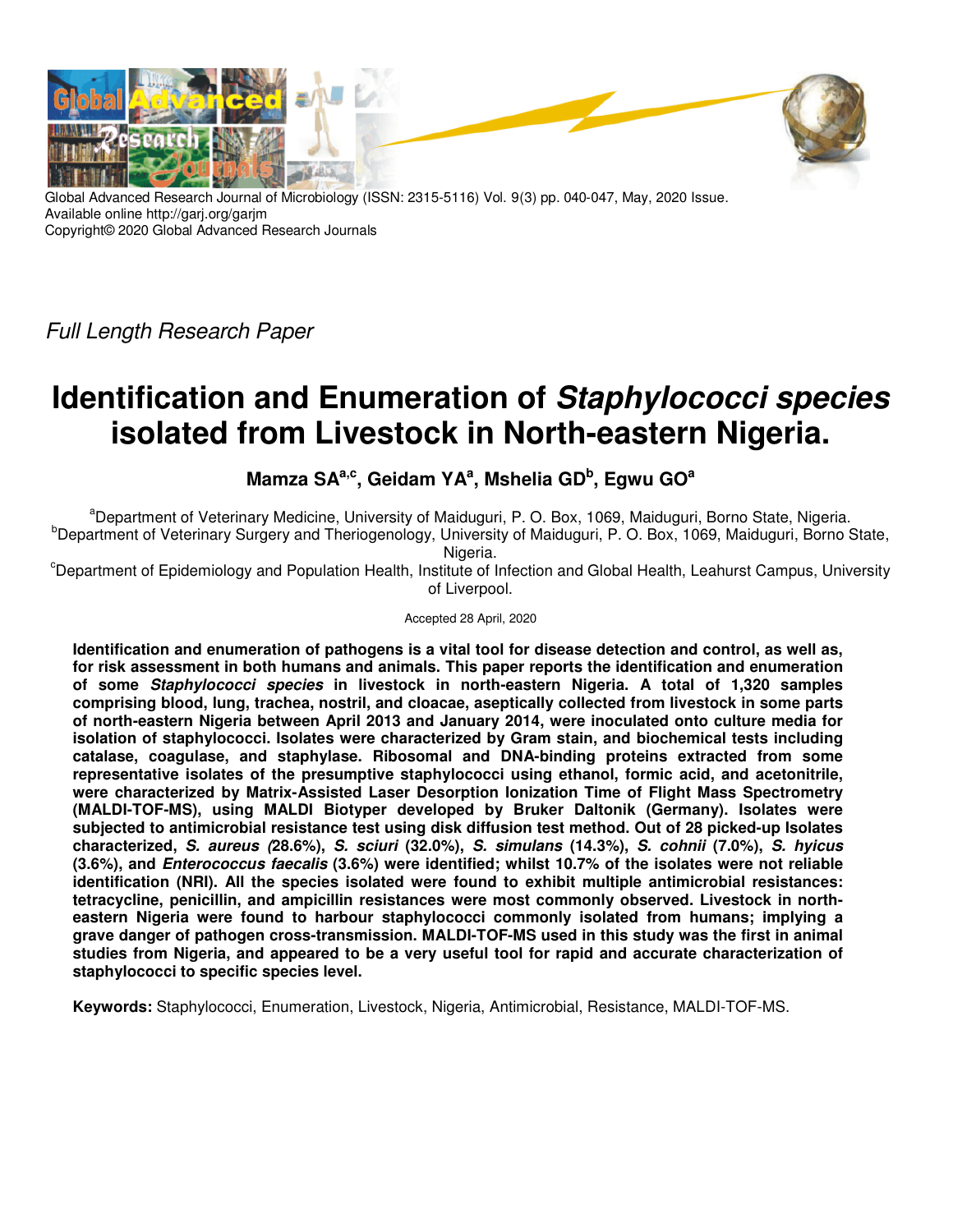## **INTRODUCTION**

Staphylococcus species are a ubiquitous, gram-positive bacterial species, found mainly on the skin and mucosal surfaces of humans and animals as commensals, and normal microflora (Chajecka-Wierzchouska et al., 2014;<br>Wedley et al., 2014). Staphylococci are routinely Staphylococci are routinely enumerated in a wide variety of ready - to - eat foods (Chajecka-Wierzchouska et al., 2014), and more often in raw foods (Ademola and Effiong, 2013). Staphylococcus aureus (S. aureus), and other coagulase-positive<br>staphylococci (CoPS), and coagulase-negative and coagulase-negative staphylococci (CoNS), have more often been isolated from food animals and humans (Nemeghaire et al., 2014; Kolar et al., 2010; Adegoke, 1986), and from pets, particularly dogs (Wedley et al., 2014; Fazakerley et al., 2010). Staphylococci have been reported to cause a wide range of disease conditions in animals and humans (Sasaki et al., 2012), ranging from nosocomial, pyoderma, otitis, osteomyelitis, pneumonia, arthritis, septicemia, deep tissue abscesses, and wound infections (Vanderhaeghen et al., 2010; Jensen and Lyon, 2009; McCaig et al., 2006), to toxin-mediated diseases and food poisoning (Kadariya et al., 2014).

Routine identification and enumeration of staphylococci are usually carried out by traditional methods based on the use of selective media such as Mannitol Salt Agar (MSA) and Baird-Parker Agar (BPA), and identification of suspicious colonies by colony morphology, Gram stain and biochemical reactions. However, these methods have been cumbersome and time-consuming, frequently giving ambiguous results (Gekenidis et al., 2014). Fast and accurate method for identification and biotyping of bacteria organisms to species specific levels has been developed by Bruker Daltonik (Biswas and Rolain, 2013; Carpaij et al., 2011; Alatoom et al., 2011; Barbuddhe et al., 2008; Carbonelle et al., 2007): The Matrix-Assisted Laser Desorption Ionization -Time of Flight Mass Spectrometry (MALDI-TOF-MS) technique is based on unique ribosomal protein profiles matched to reference database and identified accordingly (Carpaij et al., 2011). The resulting finger prints of the profiled proteins can be reproduced and mostly independent of culture medium, incubation temperature, and growth state (Dingle and Butler-Wu, 2013; Dieckmann et al., 2010).

There is a scarcity of published information on the enumeration of staphylococci in animals in north-eastern Nigeria. Most researches were focused on humans; and those involving animals previously were centered in Southwestern Nigeria (Ajuwape and Akinyede, 2000; Adegoke, 1986; Adegoke et al., 1985; Adegoke and Ojo, 1982). Enumeration of pathogenic microorganisms is said to be a necessary tool for quantitative risk assessment (Rodrigues-Lazaro et al., 2007). Therefore, this paper aimed at identifying and enumerating staphylococci in livestock in north-eastern Nigeria.

## **MATERIALS AND METHODS**

#### **Samples and sampling**

Samples consisting of blood (300), lung (340), and trachea (300) samples from cattle, sheep, goats, pigs, and chicken; and nasal swabs (300) from cattle, sheep, goats, and pigs, and cloacal swabs (80) from chicken totalling 1,320 were aseptically collected on livestock farms and markets, and abattoirs/slaughter slabs in some parts of north-eastern Nigeria, between April 2013 and January 2014. Sample size was determined according to Shah (2011) for animal studies. The nasal mucosae of both nostrils in cattle, sheep, goats, and pigs, and the cloacae in chicken were respectively swabbed gently using sterile swab stick. Samples of lungs and trachea in each of the animals, where possible at abattoirs/slaughter plants, were swabbed immediately on exposure, after slaughter. The swab sticks were returned into their cases as fast as possible after swabbing; blood samples were aseptically collected from the jugular vein in cattle, sheep, and goats, and from the ear vein in pigs, and the radial vein in chicken, using sterile hypodermic syringes and needles, into sterile EDTA bottles. Bottles were swirled gently to mix the blood with the salt so as to prevent clotting. Samples were transported in an airtight ice container to the laboratory within 24 hours of collection for inoculation.

#### **Isolation and identification**

All the media used for the isolation and identification were purchased from Oxoid (Basingstoke, Hampshire, UK), unless otherwise stated. Each sample was homogenized in 250 µl of sterile normal saline, added to 2 ml nutrient broth No 2, and incubated aerobically for 24 hrs at 37°C. The enriched broth was vortexed and then streaked onto Blood Agar (BA) supplemented with 5% sheep blood (Kolar et al., 2010). One to two growth or colonies from each plate was further sub-cultured onto MSA, and incubated overnight at 37°C (Wedley et al., 2014). All streakings were done using 5 µl sterile disposable loops. Where present, isolates morphologically resembling staphylococci, and yielding

<sup>\*</sup>Corresponding Author's Email: sunakimamza@yahoo.com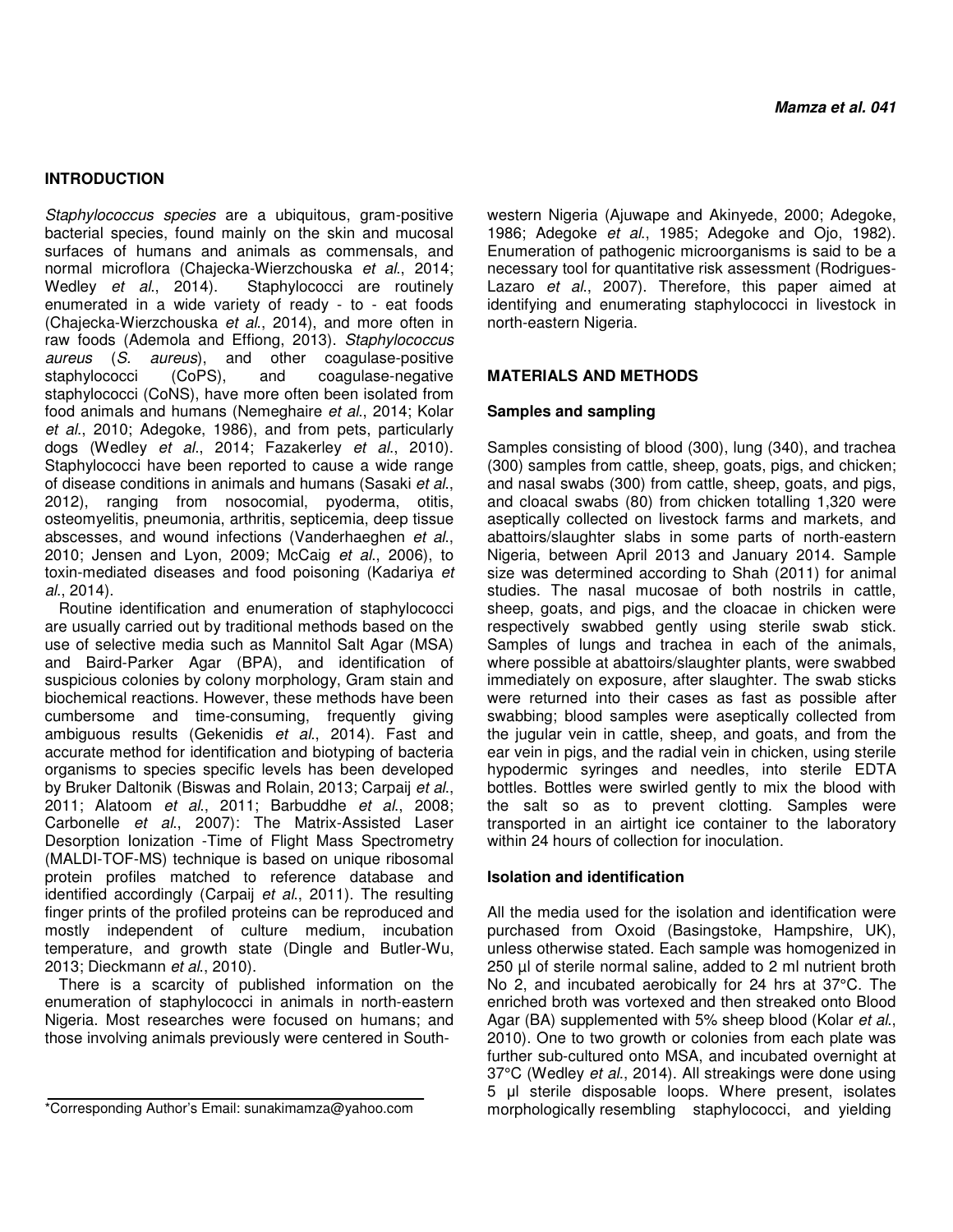small to medium, pink or yellow or golden yellow colonies on MSA, and white or yellow colonies on BA were selected from all plates using a 5 µl sterile disposable loops, and sub-cultured onto Columbia Blood Agar (CBA) plates, and incubated aerobically overnight at 37°C. All fresh cultures on CBA were subjected to Gram stain, and biochemical tests including catalase and coagulase using rabbit coagulase plasma (Pro-Lab Diagnosis Inc. Wirral, UK), and to Staphylase test (Pro-Lab Diagnostics, Wirral, UK), to identify staphylococci (Schmidt et al., 2014).

## **Identidfication by MALDI-TOF-MS**

Characterization of the staphylococci isolates was carried out on 28 picked-up representative isolates.

## **Extraction of Ribosomal and DNA-binding proteins**

The ribosomal and DNA-binding proteins were extracted using previously described methods (Schmidt et al., 2014; Alatoom et al., 2011).

## **The MALDI-TOF-MS Typing procedure**

Each target plate (MSP 96 well polished steel; Bruker Daltonik GmbH, Leipzig, Germany) was spotted in duplicate with 1  $\mu$  aliquots of the DNA-binding proteins extracts, and allowed to air dry for 15 minutes. Following the manufacturer's instructions, each sample spot was then overlaid with 2 µl of matrix solution (saturated solution of α-cyano-4-hydroxy-cinnamic acid (HCCA)(Bruker, Bremen, Germany) in 50% acetonitrile with 2.5% trifluoroacetic acid) and again air dried for 15 minutes. After air-drying, the target plate was inserted into the mass spectrometer for analysis. The bacterial test standard (E. coli DH5 alpha, Bruker, Bremen, Germany) was used for calibration before each experiment and included in duplicate on each target plate. Identification of the organism being tested was then automatically determined using the MALDI Biotyper 2.0 (Bruker Daltonics, Bremen, Germany) software programme with default settings: Laser frequency of 20 Hz within a mass range from 2000 to 20,000 Da, acceleration voltage of 20 kV, IS2 voltage maintained at 18.6 kV, and the extraction delay time of 200 ns. The mass peak profiles (spectral profile) of the unknown organism were then matched to a reference database, and scores generated based on similarity. A positive identification to species level was made for single result  $(> 2.0)$  or duplicate results  $(> 1.8)$  (Carpaij et al., 2011).

## **Determination of Antimicrobial Resistance of the isolates**

Disk diffusion test was performed on fresh cultures of the isolates from CAB plates according to the Clinical Laboratory Standards Institute (CLSI, 2014). Two Mueller Hinton agar plates with 5% defibrinated horse blood were inoculated with each isolate homogenised in saline (0.5 McFarland Standard) for semi-confluent growth using a cotton swab and rotary plating device. Antimicrobial disks obtained from Oxoid® (Basingstoke, Hampshire, UK) were then applied onto the surface of the plates, using an antimicrobial disk dispenser. Ten antimicrobials including chloramphenicol (30 µg), penicillin G (10 IU), enrofloxacin (5 µg), ciprofloxacin (5 µg), gentamicin (10 µg), trimethoprim-sulfamethoxazole (25 µg), tetracycline (30 µg), clindamycin (2 µg), ampicillin (10 µg), and vancomycin (5 µg) were used. The plates were incubated aerobically at 35°C for 16 to 18 hours for all disks other than vancomycin, which was incubated for 24 hours. The diameter of the zone of inhibition for each antimicrobial disk was measured with a ruler, and recorded in millimetres. The CLSI (2014) zone diameter interpretive standards were used to interpret the results.

## **Statistical analysis**

Data were analysed using SPSS software package (SPSS 20.0 for Mac, SPSS Inc, Chicago, Illinois). Difference in isolation rate was determined using one way ANOVA, and P value < 0.05 was considered significant.

## **RESULTS**

## **Isolation rate of bacteria in livestock in north-eastern Nigeria**

Out of 1,320 samples collected and cultured, 219 (16.6%) were found positive for bacteria (Table 1).The rate of bacterial isolation was higher from cloaca: 27/80 (33.8%), followed by nostril: 74/300 (24.7%), lung: 58/340 (17.1%), and trachea: 50/300 (16.7%), and the least from blood: 10/300 (3.3%) specimens. Higher rate of isolation was observed in samples obtained from chicken: 55/270 (4.2%), followed by cattle: 52/270 (3.9%), sheep: 44/270 (3.3%), and goats: 44/270 (3.3%), and the lowest in samples from pigs: 24/240 (1.8%).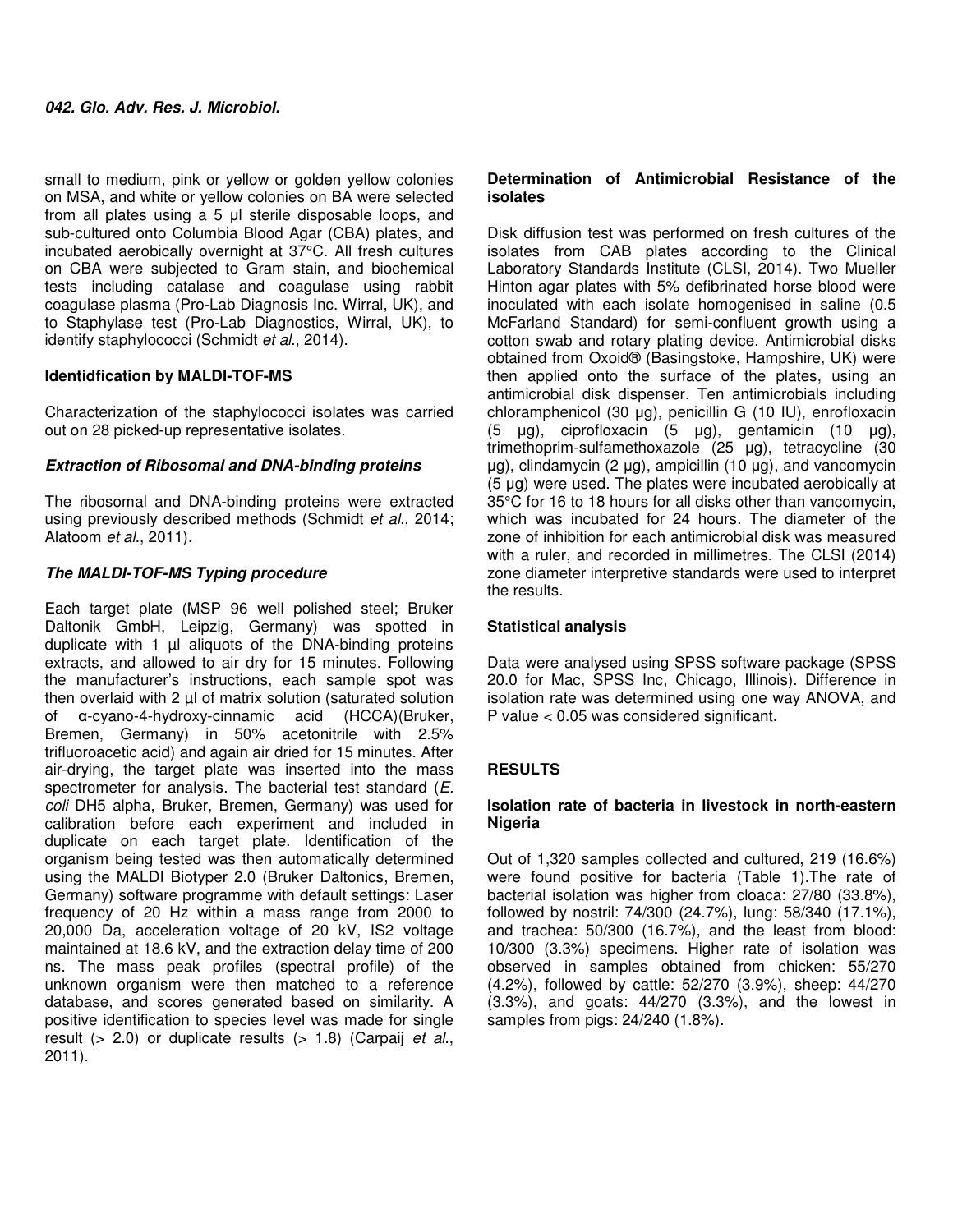|              |                        |          | Source of sample/number positive (%) |          |          |              |              |  |
|--------------|------------------------|----------|--------------------------------------|----------|----------|--------------|--------------|--|
|              | Types of Sample tested | Cattle   | Sheep                                | Goats    | Pigs     | Chicken      | <b>Total</b> |  |
| Nasal        | 300                    | 26(8.7)  | 18(6.0)                              | 16(5.3)  |          | 14(4.7)<br>- | 74(24.7)     |  |
| Cloaca       | 80                     |          |                                      |          |          | 27(33.8)     | 27(33.8)     |  |
| Blood        | 300                    | 0(0)     | 1(0.3)                               | 1(0.3)   | 5(1.7)   | 3(1.0)       | 10(3.3)      |  |
| Lung         | 340                    | 14(4.1)  | 9(2.6)                               | 20(5.9)  | 3(0.9)   | 12(3.5)      | 58(17.1)     |  |
| Trachea      | 300                    | 12(4.0)  | 16(5.3)                              | 7(2.3)   | 2(0.7)   | 13(4.3)      | 50(16.7)     |  |
| <b>Total</b> | 1320                   | 52 (3.9) | 44 (3.3)                             | 44 (3.3) | 24 (1.8) | 55 (4.2)     | 219 (16.6)   |  |

 **Table 1:** Rate of Bacterial Isolation from Livestock in parts of North-eastern Nigeria

One-way ANOVA: F = 1.971; P = 0.140 (P > 0.05); not significant. There is no significant difference amongst the species of animals in rates of bacterial isolation.

\_\_\_\_\_\_\_\_\_\_\_\_\_\_\_\_\_\_\_\_\_\_\_\_\_\_\_\_\_\_\_\_\_\_\_\_\_\_\_\_\_\_\_\_\_\_\_\_\_\_\_\_\_\_\_\_\_\_\_\_\_\_\_\_\_\_\_\_\_\_\_\_\_\_\_\_\_\_\_\_\_\_

Table 2: MALDI-TOF-MS Characterization of Representative Isolates of Presumptive Staphylococci Isolated from Livestock in North-eastern Nigeria (N = 28)

|                           |              |       |              |       |        |      | Sources and number of isolates (%) <sup>a</sup> |          |              |
|---------------------------|--------------|-------|--------------|-------|--------|------|-------------------------------------------------|----------|--------------|
| Species Identified Cattle |              | Sheep |              | Goats |        | Pigs |                                                 | Chickens | <b>Total</b> |
| S. aureus                 | 2(7.1)       |       | 5 (17.9) nil |       | nil    |      | 1(3.6)                                          |          | 8(28.6)      |
| S. sciuri                 | 1(3.6)       |       | 2(7.1)       |       | 2(7.1) |      | nil                                             | 4(14.3)  | 9(32.1)      |
| S. cohnii                 | nil          |       | 2(7.1)       |       | nil    |      | nil                                             | nil      | 2(7.1)       |
| S. simulans               | 3 (10.7) nil |       | nil          |       | nil    |      | 1(3.6)                                          | 4 (14.3) |              |
| S. hyicus                 | nil          |       | nil          |       | nil    |      | 1(3.6)                                          | nil      | 1(3.6)       |
| E. faecalis               | nil          |       | nil          |       | 1(3.6) |      | nil                                             | nil      | 1(3.6)       |
| NRI <sup>b</sup>          | 2(7.1)       |       | nil          |       | nil    |      | nil                                             | 1(3.6)   | 3(10.7)      |
|                           |              |       |              |       |        |      |                                                 |          |              |

<sup>a</sup> Percentage of identified Staphylococcus species calculated from the 28 picked-up isolates; <sup>b</sup> NRI = Not Reliable Identification. One-way ANOVA: F = 1.424; P = 0.240 (P > 0.05); not significant. There is no significant differernce in the frequencies of isolation of staphylococci species amongst the animal species.

### **MALDI-TOF-MS Characterization of Staphylococci Isolated from Livestock in North-eastern Nigeria**

Table 2 shows the results of MALDI-TOF-MS perofmed on 28 picked-up representative isolates of presumptive staphylococci isolated from livestock in north-eastern Nigeria. It was observed that 28.6% of the isolates were identified as S. aureus, 32.1% as Staphylococcus sciuri (S.

scuiri), 7.1% as Staphylococcus cohnii (S. cohnii), 14.3% as Staphylococcus simulans (S. simulans), 3.6% as Staphylococcus hyicus (S. hyicus), and 3.6% as Enterococcus faecalis (E. faecalis); whilst 10.7% were not reliable identification (NRI). High rate of isolation of S. aureus was observed in sheep (17.9%), followed by cattle (7.1%), and chicken (3.6%). High rate of S. sciuri isolation was observed in chicken (14.3%) isolates, followed by in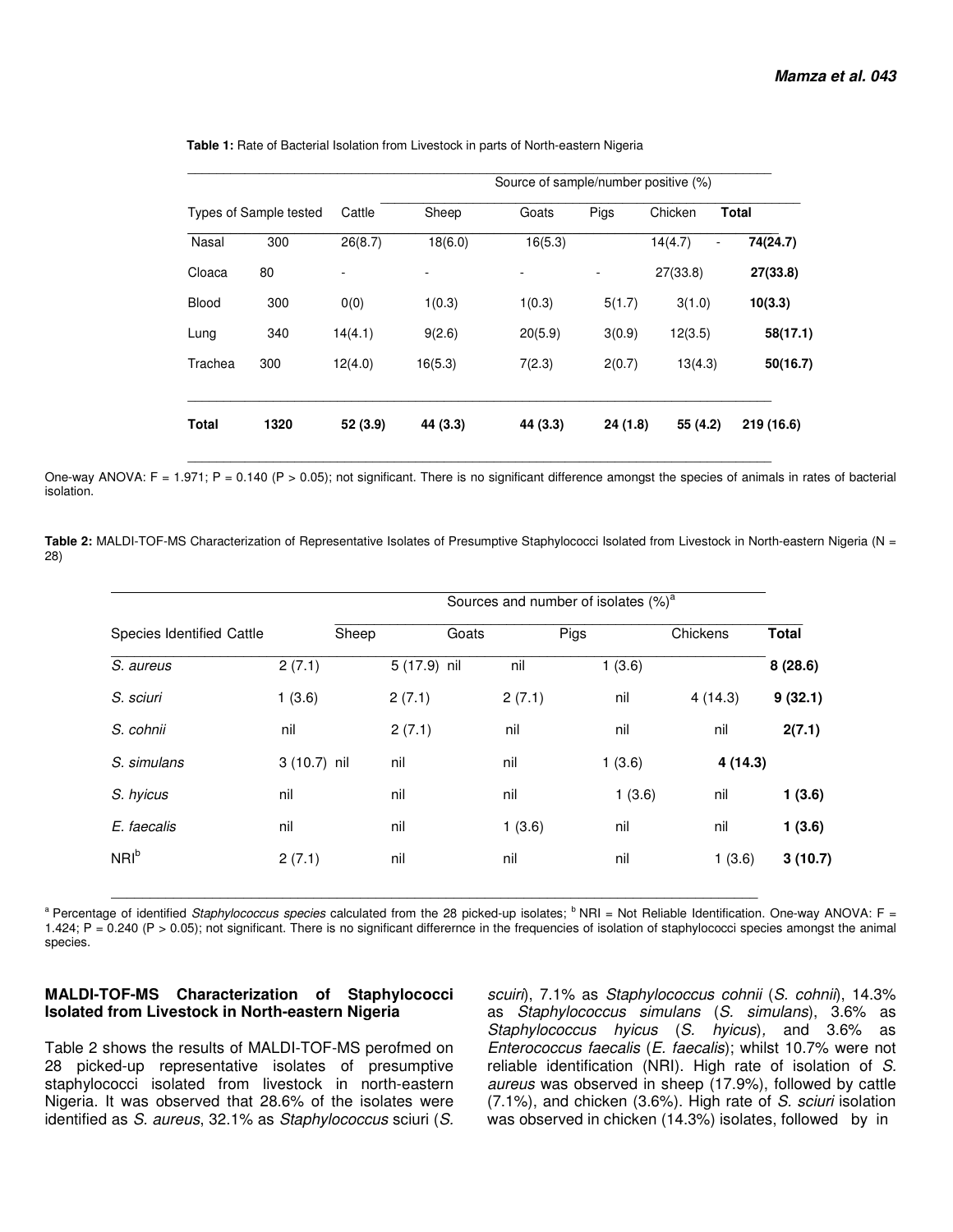| Antimicrobial |           | Staphylococci species isolated and % resistant |           |             |            |           |  |
|---------------|-----------|------------------------------------------------|-----------|-------------|------------|-----------|--|
|               |           |                                                |           |             |            | S. aureus |  |
|               | S. cohnii | S. simulans<br>S. hyicus                       |           | E. faecalis | <b>NRI</b> |           |  |
|               | $(n = 8)$ | $(n = 9)$                                      | $(n = 2)$ | $(n = 4)$   | $(n = 1)$  | $(n = 1)$ |  |
| т             | 100.0     | 89.9                                           | 100.0     | 100.0       | 0.0        | 100.0     |  |
| C             | 0.0       | 22.2                                           | 50.0      | 0.0         | 0.0        | 0.0       |  |
| <b>CIP</b>    | 50.0      | 66.7                                           | 100.0     | 75.0        | 0.0        | 100.0     |  |
| <b>TS</b>     | 37.5      | 22.2                                           | 0.0       | 0.0         | 0.0        | 0.0       |  |
| <b>CDA</b>    | 62.5      | 55.6                                           | 100.0     | 50.0        | 100.0      | 100.0     |  |
| <b>GM</b>     | 25.0      | 0.0                                            | 0.0       | 0.0         | 0.0        | 100.0     |  |
| P             | 100.0     | 100.0                                          | 100.0     | 100.0       | 100.0      | 100.0     |  |
| <b>AP</b>     | 100.0     | 77.8                                           | 100.0     | 100.0       | 100.0      | 100.0     |  |
| <b>VAN</b>    | 62.5      | 22.2                                           | 50.0      | 0.0         | 100.0      | 0.0       |  |
| <b>ENR</b>    | 0.0       | 11.1                                           | 0.0       | 0.0         | 0.0        | 0.0       |  |

 **Table 3:** Antimicrobial Resistance Patterns of the Staphylococci species Isolated from Livestock in North-eastern Nigeria

tetracycline, C: chloramphenicol, CIP: ciprofloxacin, TS: trimethoprim/sulfamethoxazole, CDA: clindamycin, GM: gentamicin, P: penicillin, AP: ampicillin, VAN: vancomycin, ENR: enrofloxacin

goats and sheep (7.1% each), and cattle (3.6%) isolates. S. cohnii was isolated from sheep (7.1%) samples only, and S. hyicus was isolated from pig (3.6%) samples only. S. simulans was isolated from cattle (10.7%) and chicken (3.6%) samples; while, E. faecalis was isolated from goats (3.6%) samples only. However, 3 (10.7%) of the presumptive staphylococci isolates: 2 from cattle (7.1%) and 1 from chicken (3.6%), were not reliably identified by the MALDI biotyper.

### **Antimicrobial resistance determination of the staphylococci isolated from livestock in northeastern Nigeria**

The antimicrobial resistance characteristics of the isolates were determined and results are presented in tables 3 and 4. The patterns of resistance demonstrated by the isolates (table 3) showed that S. aureus exhibited 100% resistances against tetracycline, penicillin and ampicillin, 62.5% against clindamycin and vancomycin, and moderate resistance (50.0%) against ciprofloxacin. S. sciuri exhibited high resistances against penicillin (100%), tetracycline (88.9%), ampicillin (77.8%), and ciprofloxacin (66.7%), and moderately resistant to clindamycin (55.6%). S. cohnii were highly (100%) resistant to tetracycline, ciprofloxacin, ampicillin, penicillin, and clindamcyicn, and moderately resistant to chloramphenicol (50.0%) and vancomycin (50.0%); whilst S. simulans were resistant to tetracycline

(100%), ampicillin (100%), penicillin (100%), ciprofloxacin (75.0%), and clindamycin (50.0%). On the other hand, S. hyicus exhibited 100% resistances against ampicillin, penicillin, clindamycin, and vancomycin; whilst, E. faecalis exhibited 100% resistances against tetracycline, ampicillin, penicillin, ciprofloxacin, clindamycin, and gentamicin. The isolates were 100% resistant to trimethoprim/sulfamethoxazole, tetracycline, ampicillin, clindamycin, penicillin, and vancomycin, and 66.7% resistant to gentamicin and ciprofloxacin.

The antimicrobial resistance profiles of the isolates shown in table 4 indicate that S. aureus and E. faecalis exhibited multiple antimicrobial resistances against 6 antimicrobials respectively; S. sciuri and S. simulans were resistant to 5 antimicrobials respectively, S. cohnii exhibited resistances against 7 antimicrobials, and S. hyicus was resistant to 4 antimicrobials; Whilst the NRI isolates were resistant to 8 out of the ten antimicrobials tested.

## **DISCUSSION AND CONCLUSION**

### **DISCUSSION**

Several studies (Gekenidis et al., 2014; Biswas and Rolain, 2013; Barbuddhe et al., 2008) have described the MALDI-TOF-MS as a method for typing methicillin-resistant S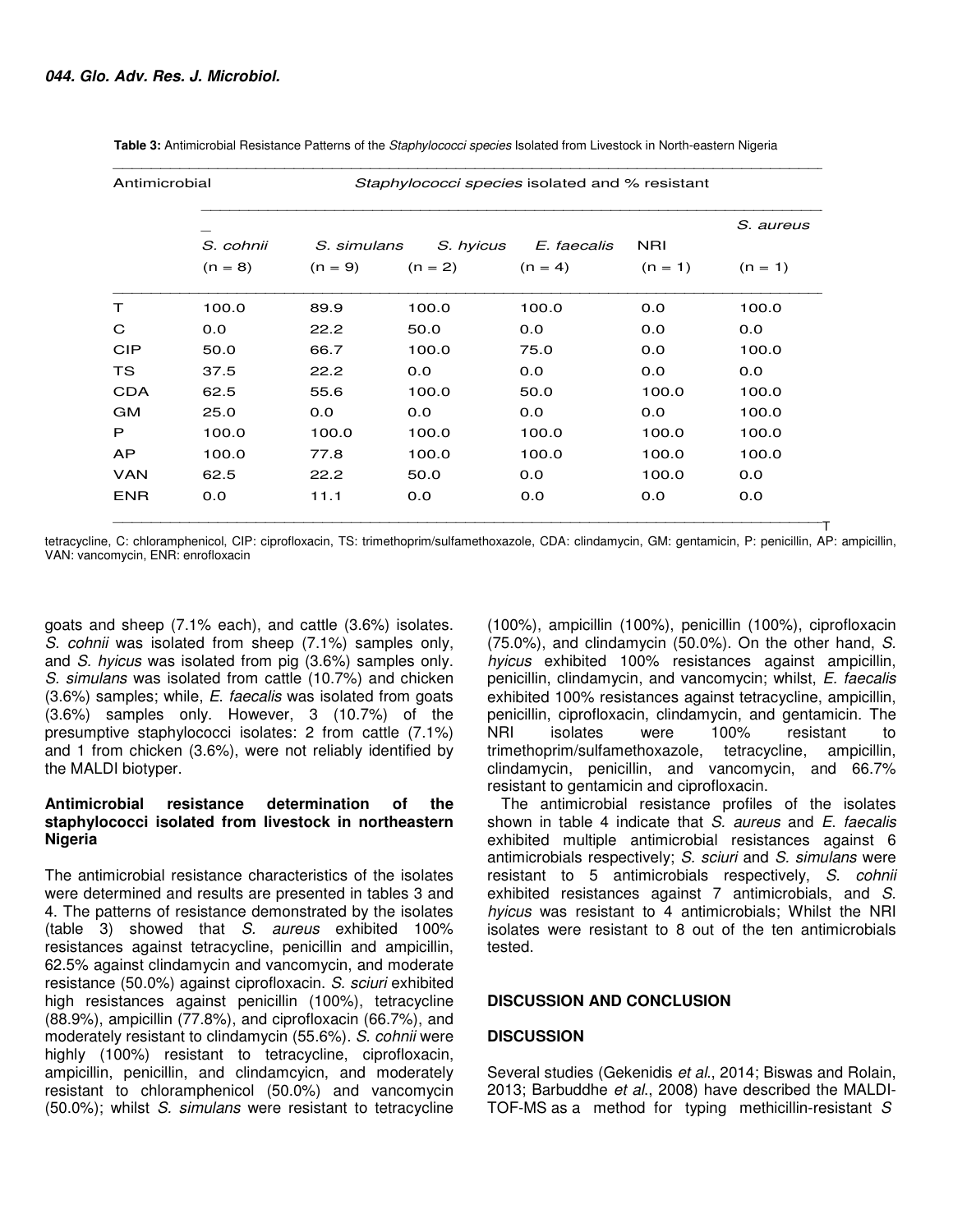| Staph.species | <b>Number Tested</b> | Antimicrobial phenotypes        |
|---------------|----------------------|---------------------------------|
| S. aureus     | 8                    | T. AP. P. CIP. CDA. VAN         |
| S. sciuri     | 9                    | T. AP. P. CIP. CDA.             |
| S. cohnii     | 2                    | T, AP, P, CIP, CDA (C, VAN)     |
| S. simulans   | 4                    | T, AP, P, CIP (CDA)             |
| S. hyicus     | 1                    | AP, P, CDA, VAN                 |
| E. faecalis   |                      | T, AP, P, CIP, CDA, GM          |
| <b>NRI</b>    | 3                    | T, TS, AP, P, CIP, CDA, GM, VAN |

 **Table 4:** Antimicrobial Resistance Profiles of the Staphylococci species Isolated from Livestock in North-eastern Nigeria

\*Isolates exhibited Intermediate Resistances against the antimicrobials in parentheses

aureus, and determination of the epidemiologic relatedness of vancomycin-resistant strains, and for epidemiologic and infection prevention. Although, Multiplex Polymerase Chain Reaction (mPCR) remains the rapid method to discriminate isolates to specific species level, and for identifying S. aureus based on the nuc gene, it was however found to be very expensive, also requiring great expertise; and some S. aureus strains are becoming too difficult to be identified (Biswas and Rolain, 2013) using the mPCR. Fortunately, the recent discovery of MALDI-TOF-MS, which is a rapid and reliable method that can characterize both CoPS and CoNS to specific species levels within a very short time is a boost to the microbiology laboratory; and is able to replace the conventional and molecular biology techniques (Schmidt et al., 2014; Carpaij et al., 2011; Dubois et al., 2010). In this study, about 89% of the staphylococci isolates were idenitified and characterized to specific species level using the MALDI-TOF-MS. This finding is in concordance with that of Carbonnelle et al (2007) who reported 95% identification and characterization of unknown clinical strains of Staphylococcus spp. to specific species level. Similarly, Schmidt et al (2014) identified and characterized 79% of staphylococci isolated from dogs to specific species level by the MALDI-TOF-MS technique. This rapid bacterial profiling using the MALDI-TOF-MS has also found application in clinical microbiology, where characterization of certain species proved more accurate than with the polymerase chain reaction (Dingle and Butler-Wu, 2013). In this study, duplicate spots were processed for each isolate, but there was no identification for three isolates using the MALDI-TOF-MS. An interesting finding is that for one of the isolates (isolate number 01 from cattle samples), nothing matched of the over 5,000 strains profiles in the database; suggesting that the isolate may be a new animal Staphylococcus species occurring in

livestock in north-eastern Nigeria that is yet to be characterized. Addition of more highly characterized reference isolates to the database may help increase the species level identification of unknown bacteria. Another interesting finding observed in the present study is that isolates presumptively identified using the traditional methods as S. aureus from pigs was confirmed as S. hyicus using the MALDI-TOF-MS technology. This may infer that pigs are not readily colonized by S. aureus in this region of Nigeria; which is beneficial to pig farmers, handlers and consumers. However, more studies that will corroborate this finding using large sample sizes from pigs are imperative.

Although, S. sciuri, S. simulans, S. hominis, and S. cohnii were mainly human-associated staphylococcal species (Weist et al., 2006), they have been isolated from livestock as rare colonizers of the animal body (Petinaki and Spiliopoulo, 2015; Schmidt et al., 2014; Huber et al., 2011). The isolation of these human-associated staphylococci in animals in this study is the first report in north-eastern Nigeria; and suggests a potential cross-transmission from humans to animals. Because of the inadequacies of the traditional identification methods to identify the isolates to the species level, MALDI-TOF-MS was incorporated into the work flow of this study, for the first time to successfully characterize staphylococcal populations in a group of livestock in Nigeria, and was found to be rapid and reliable for the identification and characterization of animal staphylococci to the specific species level.

Antimicrobial resistance is a significant cause of morbidity and mortality, hence rapid and accurate detection of antimicrobial resistance is important for prevention and management of infections in animals. In the present study, multiple antimicrobial resistances were common amongst the isolates. From the findings of the present study, it was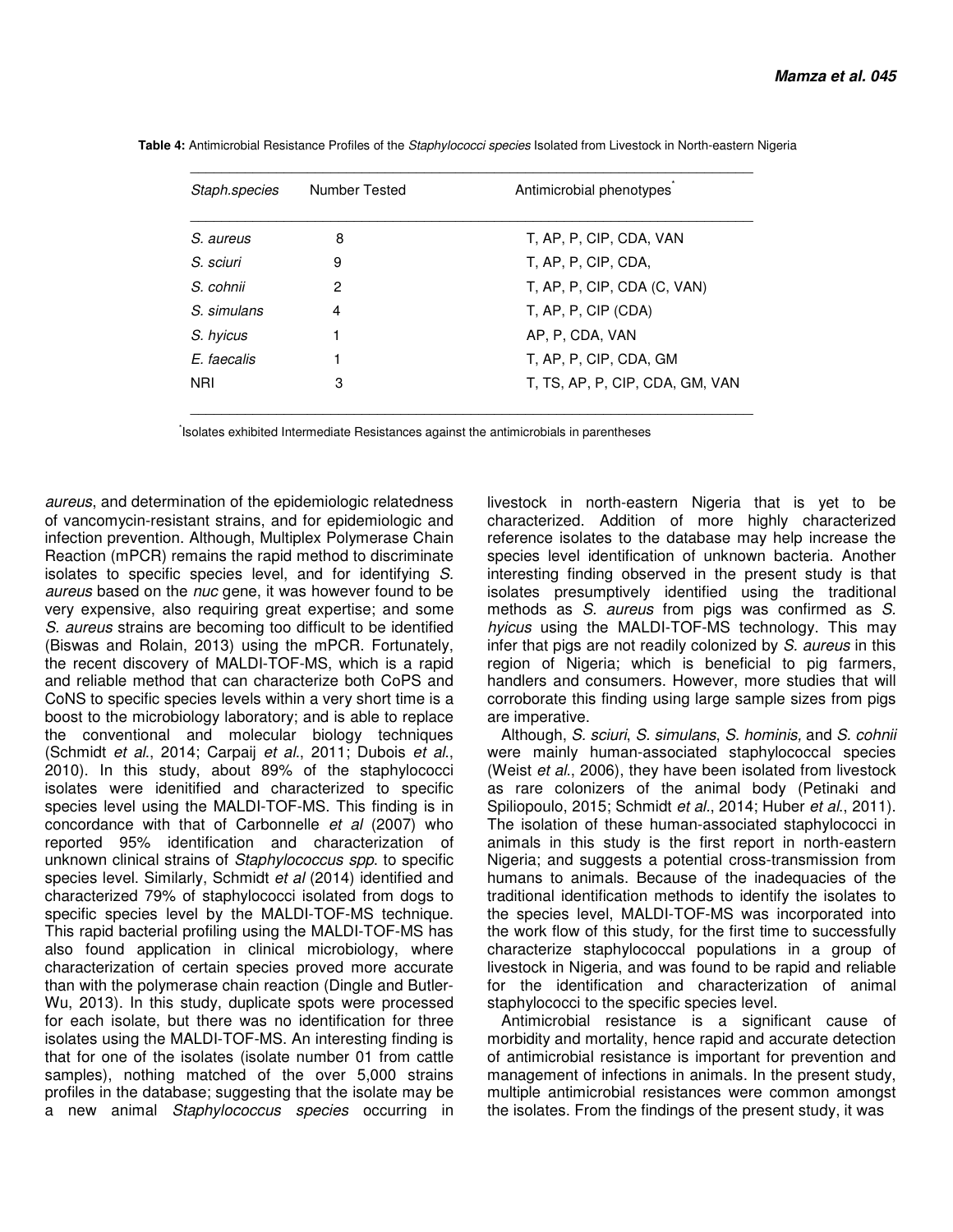observed that S. aureus isolates were more multidrug resistant compared to S. cohnii, S. sciuri, S. hyicus, and S. simulans isolates. This could suggest a higher selective pressure due possibly to frequent use of antimicrobials in animals without prescription. Similarly, Lee (2006) reported multidrug resistance in S. aureus species isolated from sheep, cattle, pigs, and chickens from over 2000 specimens. Corroborating with the findings in the present study also, Mai-Siyama et al (2014) reported multidrug resistant staphylococci isolated from cattle, sheep, and goats slaughtered for human consumption at Maiduguri abattoir in Borno state, Nigeria. Interestingly, in the present study, apparent resistance against vancomycin was observed amongst some S. aureus, S. cohnii, and S. hyicus isolates by the disk diffusion test (zone diameter ≤ 11 mm). These isolates might probably display the characteristic profile of superbugs (Batabyal et al., 2012); although vancomycin was only introduced recently in northern Nigeria for use in human treatments (Suleiman et al 2012). However, according to Clinical Laboratory Standards Institute (CLSI, 2014), resistance against vancomycin can only be confirmed through the determination of minimum inhibitory concentration (MIC); this was not done in this study.

The high resistances observed against tetracycline, penicillin, ampicillin, ciprofloxacin, and clindamycin by most of the isolates in this study calls for restrain in the routine use of these antimicrobials in animals, except on prescription. One significant finding from the resistance patterns of some isolates observed in this study was the same degree of resistance against penicillin and amipicillin. This infers that ampicillin can replace penicillin for detection of penicillin-resistance, just as it is used in placed of oxacillin in the detection of oxacillin-resistance in S. aureus (CLSI, 2012). Also, of interest was the resistance against same groups of antimicrobials by S. scuiri and S. simulans isolates in this study. Furthermore, isolates in this study exhibited similar trend of resistance profiles against β-lactam (penicillin and ampicillin), and non-beta-lactam (tetracycline, clindamycin, and ciprofloxacin) antimicrobials in a fashion similar to those reported by previous studies (Lee, 2003; Suleiman et al., 2012). The resistance against non-beta-lactam antimicrobials observed in this study may possibly be due to mutation and/or overexpression of associated membrane proteins such as activated protein C (APC), which resistance have been mostly attributed by point mutation in the nucleotide G-A or factor V gene (Katy and Roepe., 2014). This suggests that antimicrobial resistance may not necessarily be due to overuse of antimicrobials only; but some genetic factors may be playing a role.

## **CONCLUSION**

The present study reports the presence of Staphylococcus aureus and other staphylococci species including S. scuiri, S. cohnii, S. simulans, and S. hyicus in cattle, sheep, goats, pigs, and chicken from north-eastern Nigeria, with S. aureus prevalence higher in sheep than in the other animals. The frequency of isolation of S. scuiri was higher, followed by S. aureus, and S. simulans. The low frequency of isolation of S. aureus than S. sciuri in this study may indicate rare carriage of S. aureus in healthy animals in this region, or possible mutation of S. aureus; or S. scuiri may be mimicking S. aureus. Studies using larger sample size may be carried out to dispute or corroborate this assertion.

## **ACKNOWLEDGEMENT**

The authors acknowledge the contributions of Mallam Isa Gulani, Karen and Jannet barret, and Ruth Rivar for their assistances during the laboratory work for this study. Authors were also indebted to N.J. William for her generous assistance during the course of this work. Also acknowledged is the Borno state government who through the ministry of animal resources and fisheries development has created a suitable atmosphere for this research.

### **7.0 Declaration of conflict of interest**

No conflict of interest to declare.

### **REFERENCES**

- Adegoke GO (1986). Characteristics of Staphylococci Isolated From Man, Poultry, and Some Other Animals. J. Appl. Microbiol. 60(2):97–102.
- Adegoke GO, Ojo MO (1982). Biochemical characterization of staphylococci isolated from goats. Vet. Microbiol. 7:463–470.
- Adegoke GO, Ojo MO, Adetosoye AI (1985). Serological characteristics of coagulase-positive staphylococci isolated from man and animals. J. Appl. bacteriol. 58:359–362.
- Ademola LS, Effiong UC (2013). Bacteriological Quality and Safety Evaluation of Raw Cow Milk in Ilorin, North Central Nigeria. Nat. and Sci. 10:73–79.
- Ajuwape ATP, Aregbesola EA (2001). Biochemical Characterization of staphylococci isolated from rabbits. Israel J. Vet. Med. 56(2):1–5.
- Alatoom AA, Cunningham SA, Ihde SM, Mandrekar J, Patel R (2011). Comparison of direct colony method versus extraction method for identification of gram-positive cocci by use of Bruker Biotyper matrixassisted laser desorption ionization time of flight mass spectrometry. J. Clin. Microbiol. 49:2868–2873.
- Bannerman TL (2003). Staphylococcus, Micrococcus, and other catalasepositive cocci that grow aerobically: In: PR Murray, 8th edn. EJ Baron, JH Jorgensen, MA Pfaller, RH Yolken (eds.). Manual of Clinical Microbiology, Washington DC: American Society for Microbiology (ASM) press, pp 384–404.